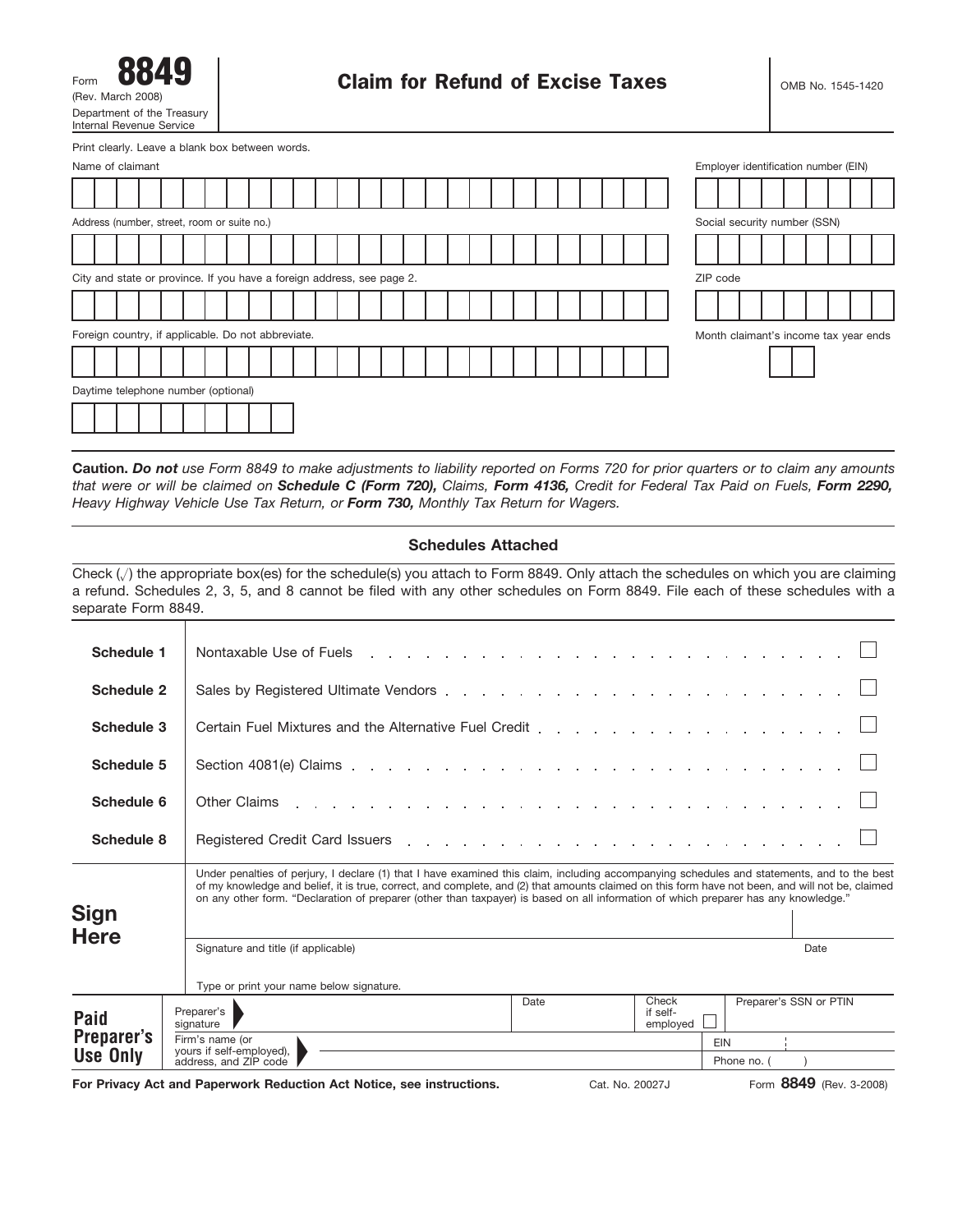*Section references are to the Internal Revenue Code.*

### **What's New**

● Schedules 1, 2, 3, and 6 have all been revised based on the Tax Technical Corrections Act of 2007 (P.L. 110-172).

● Schedules 1 and 2 have been revised to allow claims for the leaking underground storage tank (LUST) tax paid on aviation gasoline and kerosene used or sold for use in foreign trade.

● Schedule 3 has been re-titled and revised to allow claims for the alternative fuel credit.

● Schedule 6 has been revised to remove alternative fuel credit claims for certain tax-exempt entities. The alternative fuel credit can now be claimed on Schedule 3.

● Electronic filing for Form 8849 is currently under development. Once deployed, you can electronically file Form 8849 through any electronic return originator (ERO), transmitter, and/or intermediate service provider (ISP) participating in the IRS *e-file* program for excise taxes. For more information on *e-file* and its availability, visit the IRS website at *www.irs.gov/efile.*

● After December 31, 2007, qualified sunchapter S subsidiaries (QSubs) and eligible single-owner disregarded entities are treated as separate entities for excise tax and reporting purposes. QSubs and eligible single-owner disregarded entities must pay and report excise taxes (other than IRS Nos. 31, 51, and 117), register for excise tax activites, and claim any refunds, credits, and payments under the entity's employer identification number (EIN). These actions cannot take place under the owner's taxpyer identification number (TIN). Some QSubs and disregarded entities may already havean EIN. However, if you are unsure, please call the IRS Business and Specialty tax line at 1-800-829-4933.

Generally, QSubs and eligible single-owner disregarded entities will continue to be treated as disregarded entities for other federal tax purposes (other than employment taxes). Thus, taxpayers filing Form 4136, Credit for Federal Tax Paid on Fuels, with Form 1040, Individual Income Tax Return, can use the owner's TIN. For more information on these new regulations, see Treasury Decision (T.D.) 9356. You can find T.D. 9356 on page 675 of Internal Revenue Bulletin 2007-39 at

*wwww.irs.gov/pub/irs-irbs/irb07-39.pdf.*

# **General Instructions**

# **Purpose of Form**

Use Schedules 1, 2, 3, 5, and 8 to claim certain fuel related refunds such as nontaxable uses (or sales) of fuels. Form 8849 lists the schedules by number and title.

Use Schedule 6 for claims not reportable on Schedules 1, 2, 3, 5, and 8, including refunds of excise taxes reported on:

● Form 720, Quarterly Federal Excise Tax Return;

● Form 730, Monthly Tax Return for Wagers;

● Form 11-C, Occupational Tax and Registration Return for Wagering; or

● Form 2290, Heavy Highway Vehicle Use Tax Return.

Filers only need to complete and attach to Form 8849 the applicable schedules.

Do not use Form 8849:

● To make adjustments to liability reported on Forms 720 filed for prior quarters. Instead, use Form 720X.

● To claim amounts that you took or will take as a credit on Schedule C (Form 720), Form 730, Form 2290, or Form 4136.

## **Additional Information**

● Pub. 510, Excise Taxes, has more information on nontaxable uses, and the definitions of terms such as ultimate vendor and blocked pump. Pub. 510 also contains information on fuel tax credits and refunds.

● Pub. 225, Farmer's Tax Guide, also includes information on credits and refunds for the federal excise tax on fuels applicable to farmers.

You may also call the business and specialty tax line at 1-800-829-4933 with your excise tax questions.

## **How To Fill In Form 8849**

#### **Name and Address**

Print the information in the spaces provided. Begin printing in the first box on the left. Leave a blank box between each name and word. If there are not enough boxes, print as many letters as there are boxes. Use hyphens for compound names; use one box for each hyphen.

**P.O. box.** If your post office does not deliver mail to your street address and you have a P.O. box, show your box number instead of your street address.

**Foreign address.** Enter the information in the following order: city, state or province, and the name of the country. Follow the country's practice for entering the postal code. Do not abbreviate the country's name.

#### **Taxpayer Identification Number (TIN)**

Enter your employer identification number (EIN) in the boxes provided. If you are not required to have an EIN, enter your social security number (SSN). An incorrect or missing number will delay processing your claim.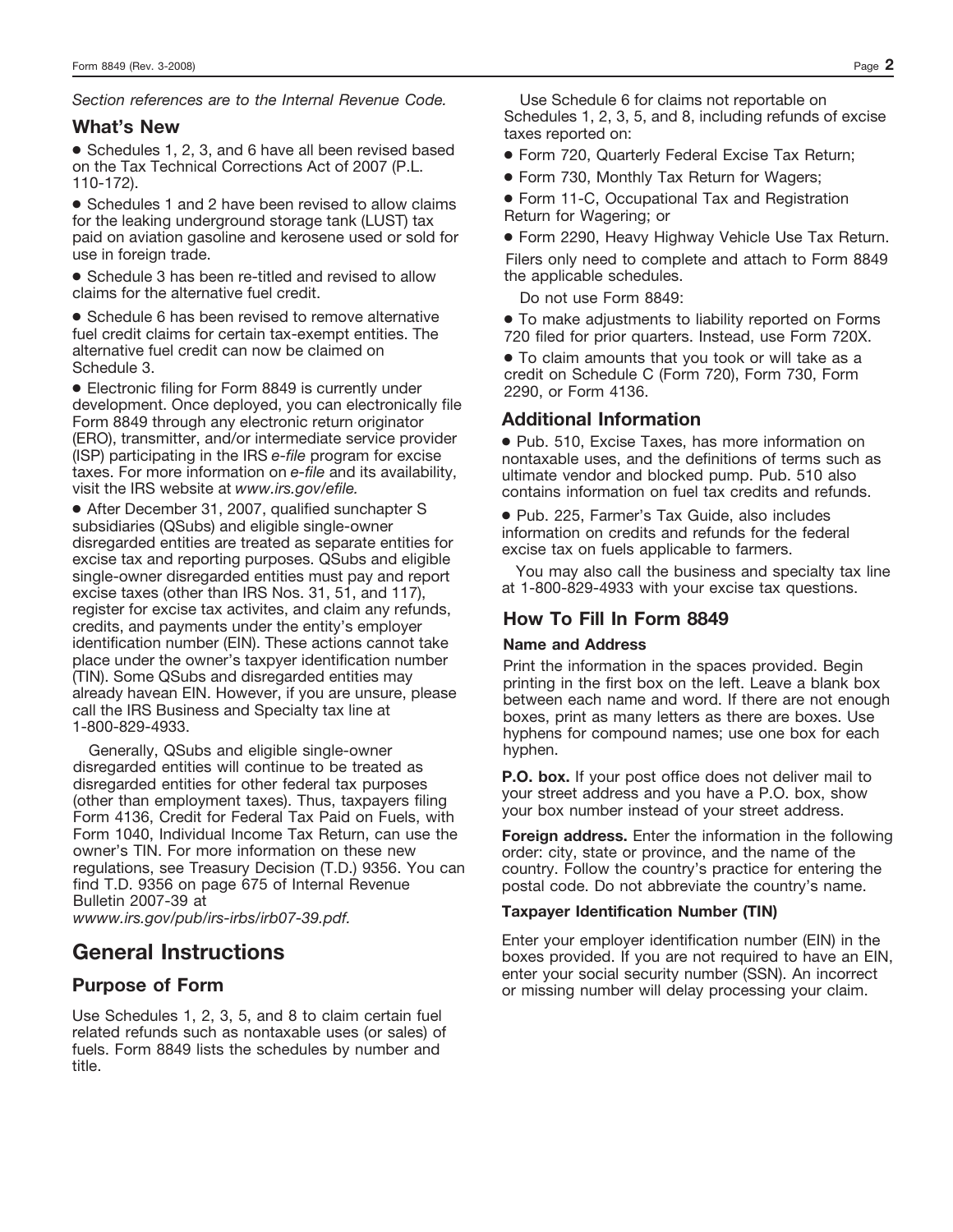## **Month Income Tax Year Ends**

Enter the month your income tax year ends. For example, if your income tax year ends in December, enter "12" in the boxes. If your year ends in March, enter "03."

# **Signature**

Form 8849 must be signed by a person with authority to sign this form for the claimant.

# **Where To File**

● For Schedules 1 and 6, mail Form 8849 to: Department of the Treasury Internal Revenue Service Cincinnati, OH 45999-0002

● For Schedules 2, 3, 5, and 8, mail Form 8849 to: Internal Revenue Service P.O. Box 312 Covington, KY 41012-0312

**Caution.** Private delivery services designated by the IRS cannot deliver items to P.O. boxes. You must use the U.S. Postal Service to mail any item to an IRS P.O. box address. For details on designated private delivery services, see Pub. 509, Tax Calendars for 2008.

# **Including the Refund in Income**

Include any refund of excise taxes in your gross income if you claimed the amount of the tax as an expense deduction that reduced your income tax liability.

**Cash method.** If you use the cash method and file a claim for refund, include the refund amount in your gross income for the tax year in which you receive the refund.

**Accrual method.** If you use an accrual method, include the amount of refund in gross income for the tax year in which you used the fuels (or sold the fuels if you are a registered ultimate vendor or registered credit card issuer).

# **Information for Completing Schedules Specific Instructions**

**Note.** Your refund will be delayed or Form 8849 will be returned to you if you do not follow the required procedures or do not provide all the required information. See the instructions for each schedule.

Complete each schedule and attach all information requested for each claim you make. Be sure to enter your name and TIN on each schedule you attach. Generally, for each claim, you must enter the following information:

● Period of the claim.

● Item number (when requested) from the *Type of Use Table* below.

● Rate (as needed). See the separate schedule instructions.

- Number of gallons.
- Amount of refund.

If you need more space for any line on a schedule (for example, you have more than one type of use) prepare a separate sheet with the same information. Include your name and TIN on each sheet you attach.

### **Period of Claim**

Enter the period of the claim for each type of claim using the MMDDYYYY format. For example, the first quarter of 2008 for a calendar-year taxpayer would be 01012008 to 03312008.

### **Type of Use Table**

The following table lists the nontaxable uses of fuels. You must enter the number from the table in the **Type of Use** column as required on Schedules 1 and 2.

| No.            | <b>Type of Use</b>                                                                                                                                                                                                 |
|----------------|--------------------------------------------------------------------------------------------------------------------------------------------------------------------------------------------------------------------|
| 1              | On a farm for farming purposes                                                                                                                                                                                     |
| $\overline{2}$ | Off-highway business use (for business use other<br>than in a highway vehicle registered or reguired<br>to be registered for highway use) (other than use<br>in mobile machinery)                                  |
| 3              | Export                                                                                                                                                                                                             |
| 4              | In a boat engaged in commercial fishing                                                                                                                                                                            |
| 5              | In certain intercity and local buses                                                                                                                                                                               |
| 6              | In a qualified local bus                                                                                                                                                                                           |
| 7              | In a bus transporting students and employees of<br>schools (school buses)                                                                                                                                          |
| 8              | For diesel fuel and kerosene (other than<br>kerosene used in aviation) used other than as a<br>fuel in the propulsion engine of a train or<br>diesel-powered highway vehicle (but not<br>off-highway business use) |
| 9              | In foreign trade                                                                                                                                                                                                   |
| 10             | Certain helicopter and fixed-wing aircraft uses                                                                                                                                                                    |
| 11             | Exclusive use by a qualified blood collector<br>organization                                                                                                                                                       |
| 12             | In a highway vehicle owned by the United<br>States that is not used on a highway                                                                                                                                   |
| 13             | Exclusive use by a nonprofit educational<br>organization                                                                                                                                                           |
| 14             | Exclusive use by a state, political subdivision of<br>a state, or the District of Columbia                                                                                                                         |
| 15             | In an aircraft or vehicle owned by an aircraft<br>museum                                                                                                                                                           |
| 16             | In military aircraft                                                                                                                                                                                               |
|                |                                                                                                                                                                                                                    |

**Types of Use 13 and 14.** Generally, claims for sales of diesel fuel, kerosene, kerosene for use in aviation, gasoline, or aviation gasoline for the exclusive use of a state or local government (and nonprofit educational organization for gasoline or aviation gasoline) must be made following the order below.

**1.** By the registered credit card issuer if the state or local government (or nonprofit educational organization if applicable) used a credit card and the credit card issuer meets the requirements discussed in the Schedule 8 (Form 8849) instructions.

**2.** By the registered ultimate vendor if the ultimate purchaser did not use a credit card and the ultimate vendor meets the requirements discussed in the Schedule 2 (Form 8849) instructions.

**3.** By the ultimate purchaser if the ultimate purchaser used a credit card and neither the registered credit card issuer nor the registered ultimate vendor is eligible to make the claim.